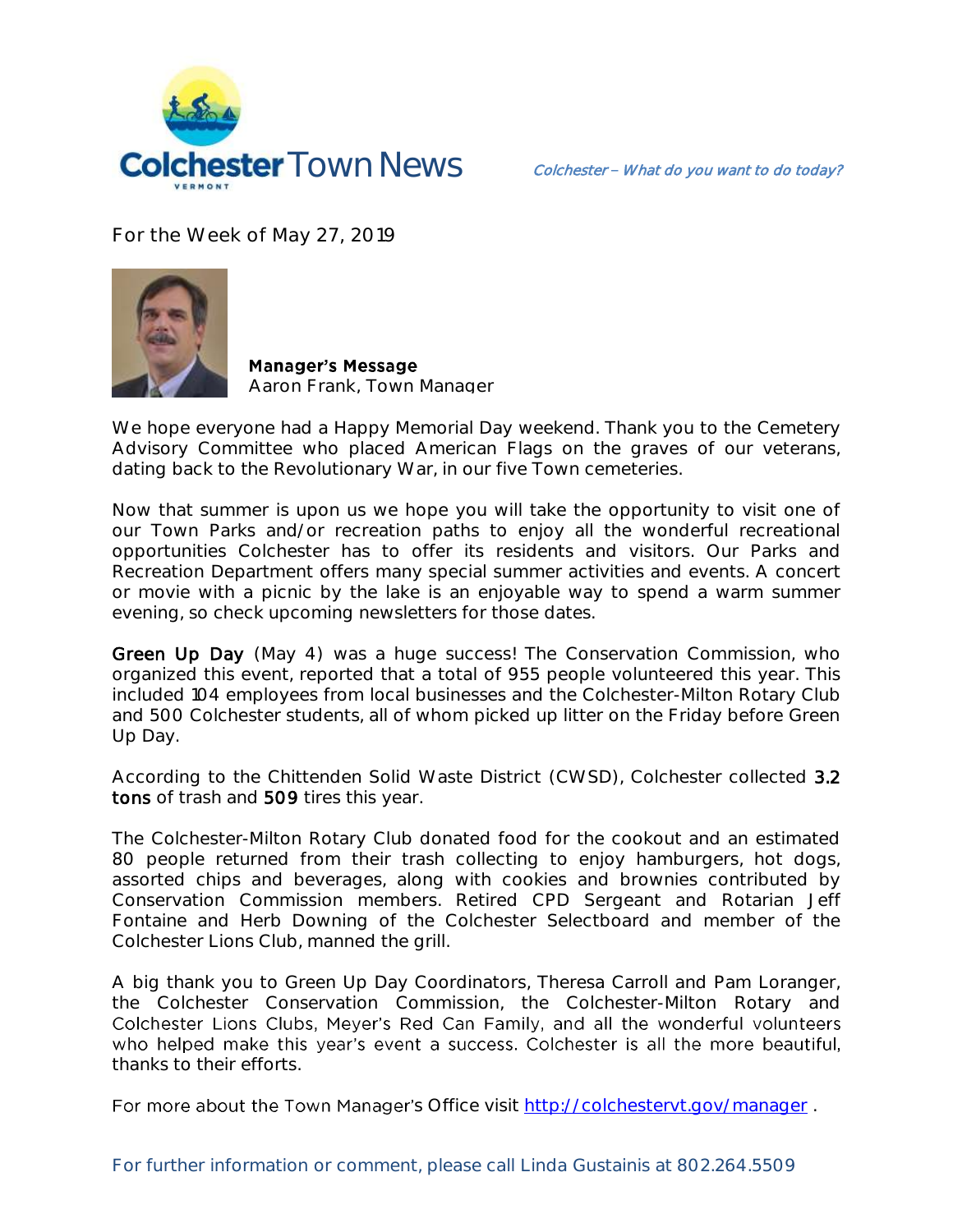



**Police Department Douglas Allen, Chief of Police** 

Mother Nature appears ready to release us from her winter grip and allow us some warmer weather. Our department also now moves into summer mode:

- Sgt. Mike Akerlind has started his assignment to the Marine Unit. This summer he will be training his replacement, Cpl. Steven Gutierrez. Our Marine Unit patrols Malletts Bay, the broad lake, and the navigable waters of the Winooski and Lamoille Rivers.
- St Michael's College has graduated their senior class. CPD officers worked closely with SMC Public Safety to ensure a safe Senior Week for the graduates.
- CPD also worked this month with Colchester High School on their "Mock Trial" to promote good choices for the Prom and Graduation seasons. Last year CPD and Fire and Rescue services from Colchester and St Michael's College hosted a "Mock Crash" where we simulated a serious motor vehicle accident in the parking lot of the High School. This year, the focus turned to the criminal trial of the "accused" student. These exercises highlight the real life consequences of bad decisions.
- Over the past four weeks, CPD officers responded to 971 calls for service. These calls resulted in 44 arrests, 12 more than this month last year. These arrests were for violations that included Possession of Cocaine, Home Improvement Fraud, and Assault on a Police Officer, among others.

For more about Colchester Police Department visit<http://colchestervt.gov/police> or call (802) 264-5555.



**Rescue and Technical Rescue Squads Scott Crady, Rescue Chief**

This month has been busy for Colchester Rescue with outreach to set up Emergency Medical Service coverage and touring sites of events and camps that will be held over the summer.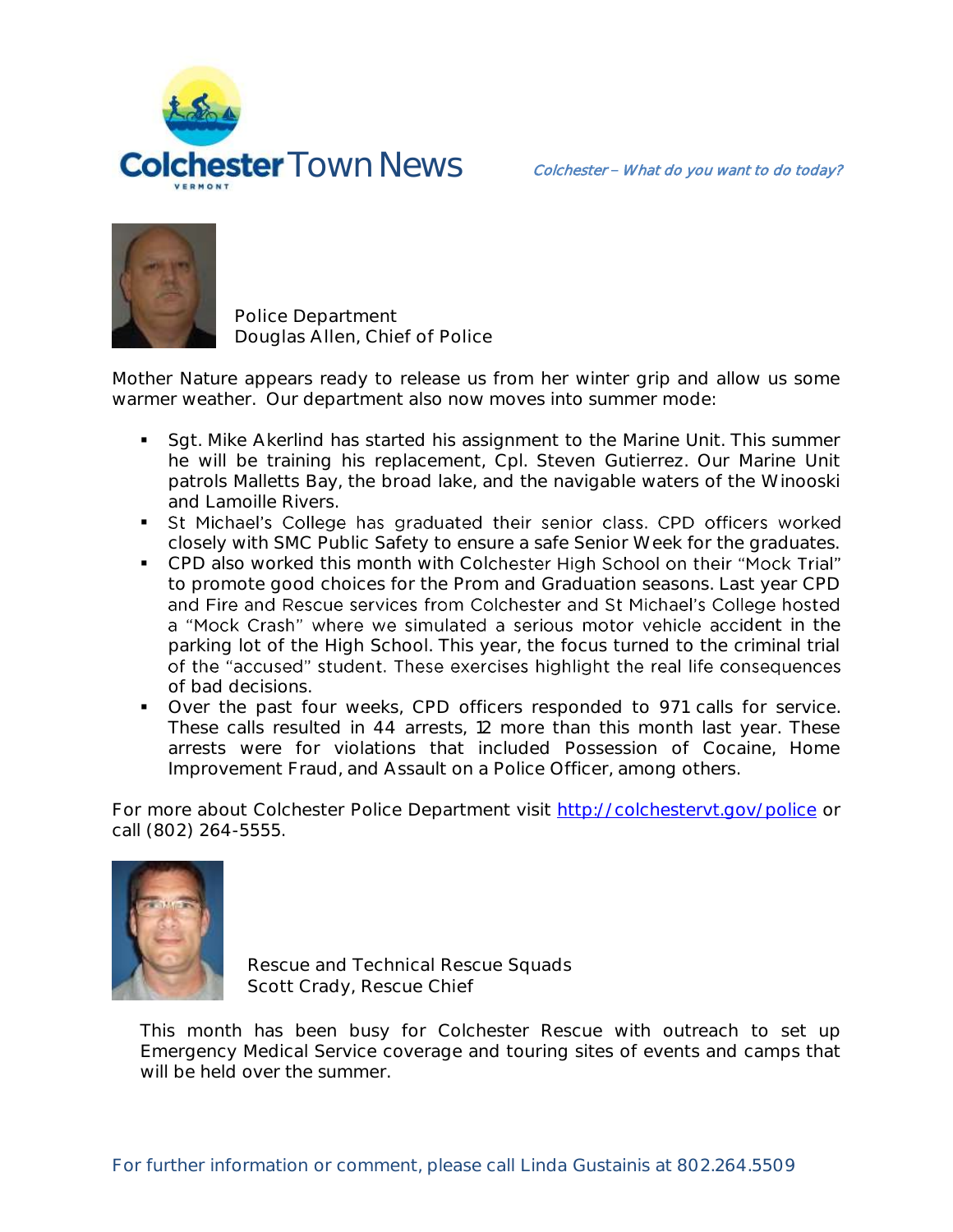

- The crews have had weekly training assignments this month that focused on trauma assessment and treatment for multiple patients. This training helped enhance skills for rapidly sorting, assessing, and treating life-threatening emergencies when there are many more patients than EMS providers. We finished up the weekly trainings with a department-wide training on team communication.
- We have conducted interviews and anticipate 2 -3 volunteers joining us in the next couple of weeks.
- There were 126 emergency medical calls in the last 30 days, compared to 107 calls last year (an approximately 18% increase for this time frame).

For more about Colchester Rescue, please visit [http://colchestervt.gov/rescue](http://colchestervt.gov/rescue/index.shtml) or call (802) 264-5990.

**Upcoming Town Meetings:** 

- **Planning Commission:** 1st & 3rd Tuesdays of the month, 7:00 PM. June meetings: 6/4 and 6/18.
- **Development Review Board:** 2<sup>nd</sup> Wednesday of the month, 7:00 PM. June meeting: 6/12
- **Recreation Advisory Board:** 2nd Wednesday of the month, 7:00 AM. *Champlain Room, 2nd floor.* June meeting: 6/12
- **Conservation Commission:** 3rd Monday of the month, 6:30 PM, at the Bayside Activity Center or per agenda. The Commission members will be helping to plant flowers with *Colchester Blooms!* at the end of May and no regular meeting will be held. June meeting: 6/17
- **Selectboard:** 2nd & 4th Tuesdays of the month, 6:30 PM. June meetings: 6/11 and 6/25
- **Colchester Cemetery Advisory Committee:** 8:00 AM in the Champlain Room, 2nd floor. Next meeting: 5/23
- **Library Trustees**: 3rd Thursday of the month, 4:30-5:30 PM *at Burnham Memorial Library*. June meeting: 6/20

(All meetings take place at the Colchester Town Offices, 781 Blakely Road, in the Outer Bay Conference Room on the 3<sup>rd</sup> floor unless otherwise noted.)

**Upcoming events:** 

- 7<sup>th</sup> Annual Colchester Causeway 5K/10K/15K Race: Saturday, 6/1, 8:30 AM Airport Park. Registration is OPEN! Visit <http://bit.ly/causewayrace> for details.
- Book Sale at Colchester High School: Friday, 6/28, 4-8 PM, Saturday, 6/29, 8 AM - 4 PM and Sunday, 6/30, 10 AM - 2:30 PM. Help support the library! Don't miss our collection of gently used books and more at bargain prices! We have a wide range of fiction and non-fiction hardcovers and paperbacks in many